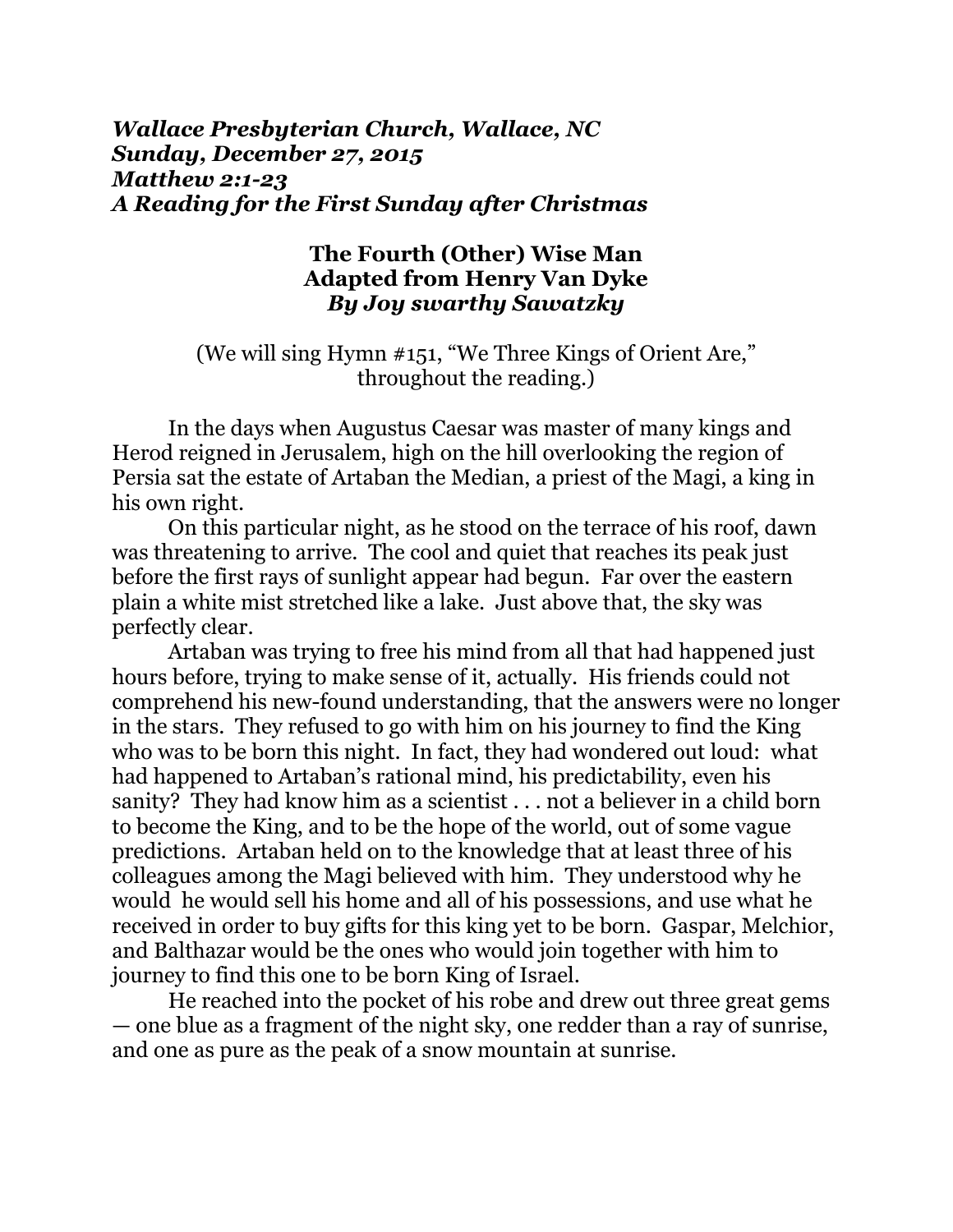His gifts to the king — his tribute, to honor him. "Religion without a great hope, would be like an altar without a living fire. It would be pointless," Artaban spoke, if only to himself. Artaban believed with all of his heart that this child, yet to be born, would be that hope.

 As Artaban looked back to the sky, his eyes opened wide with wonder! Out of the darkness began an explosion of color. It was as if the colors of the jewels in his hand mixed together and finally exploded into a point of white radiance. The star shone in the distance.

 "This is it. It is the sign!" he said. "The King is coming, and I will go to meet him!"

## **Verse 1 of Hymn #151: "We Three Kings of Orient Are"**

## *We three kings of Orient are; bearing gifts we traverse afar, field and fountain, moor and mountain, following yonder star. O star of wonder, star of night, star with royal beauty bright, westward leading, still proceeding, guide us to thy perfect light.*

 And before the sun began its journey across the sky, the Fourth Wise Man was in the saddle of his swiftest, most trusted horse, riding to meet his friends.

 Artaban knew he must ride wisely and well if he was to arrive at the appointed hour with the other Magi. Fifteen parasangs was the absolute most that he could push the horse to travel in a day. At that pace, he would reach the Temple of the Seven Spheres just before midnight on the tenth day . . . the appointed place and time of meeting.

 Artaban's prized horse was almost spent as he arrived at nightfall of the tenth day, beneath the shattered walls of Babylon. He would have turned into the city to find rest and food for himself and his horse, except that he knew that he had three hour's journey yet to the Temple of the Seven Spheres. He must reach the place by midnight if he were to find his comrades waiting. So he did not stop, but continued on. A grove of date-palms made an island of gloom up ahead. As the horse passed into the shadow of it she slowed her pace and began to pick her way more carefully.

 Near the farther end of the darkness, caution seemed to overtake the horse. She sensed some danger or difficulty. The grove was close and silent as a tomb; not a leaf rustled, not a bird sang.

 At last she stood stock-still, quivering in very muscle, before a dark object in the shadow of the last palm tree.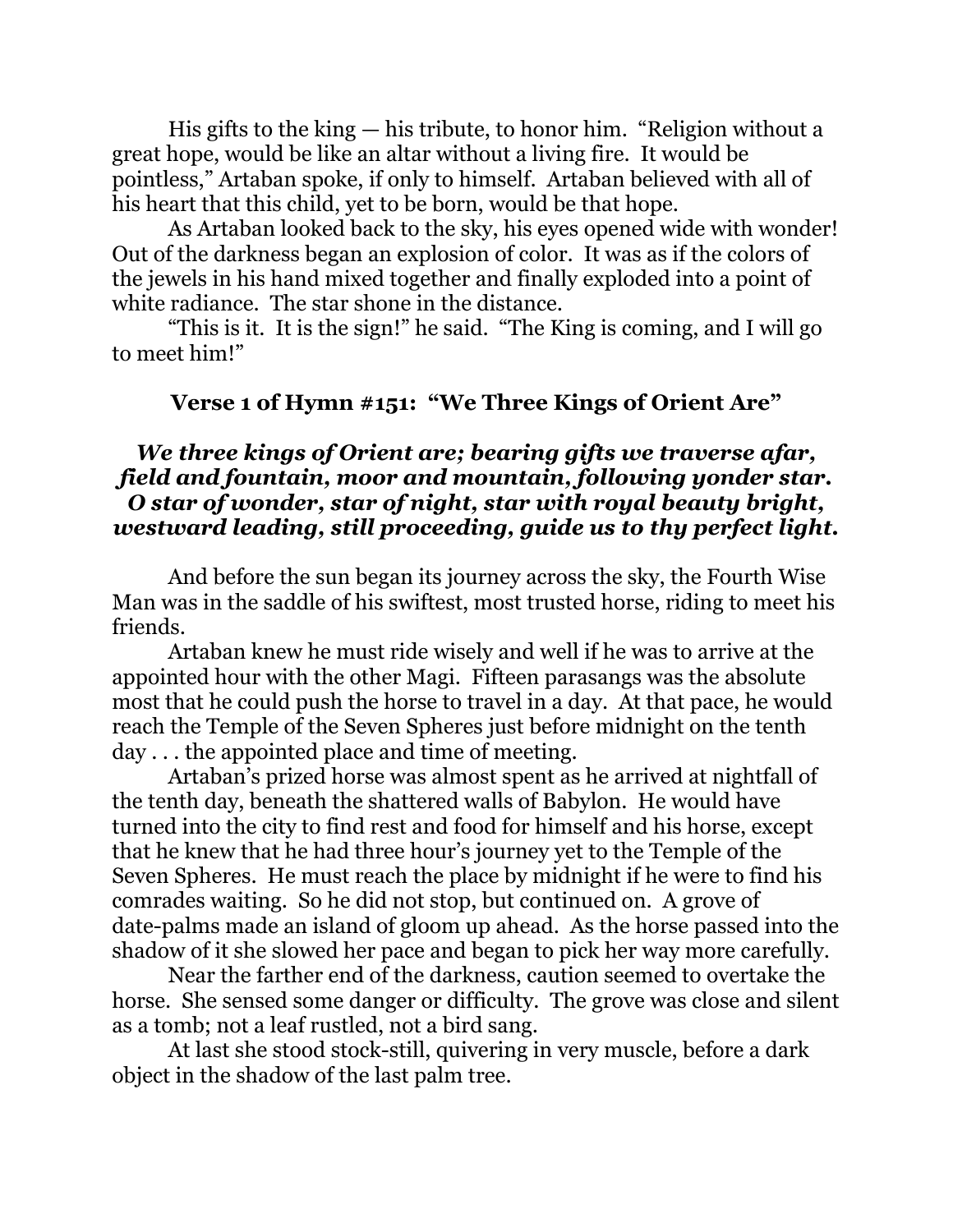Artaban dismounted. The dim starlight revealed the form of a man lying across the road. His humble dress and the outline of his haggard face showed that he was probably one of the poor Hebrew exiles who still dwelt in great numbers in the vicinity. The chill of death was in his lean hand, and as Artaban released it, the arm fell back limply on to the motionless breast. He turned away with a thought of pity, resigning the body to that strange burial which the Priests of of the Magi deemed most fitting the funeral of the desert where vultures and varmints would pick the bones clean.

 But as he turned, a long, faint, ghostly sigh came from the man's lips, and the brown, bony fingers closed on the hem of the Priestly Magi's robe and held him fast. Artaban's heart leaped to his throat, not so much with fear, but with a dumb resentment at the in opportunity of the timing . . . of the possibility of a delay while so close to his destination.

 How could he stay here in the darkness to minister to a dying stranger? What was his duty? If he was delayed for even an hour he could hardly reach the meeting place at the appointed time, and his companions would think he had given up the journey. They would go without him. He would lose his quest, the quest he had invested so much in.

 But if he went now, the man would surely die. His spirit was in agonizing turmoil. Should he turn aside, if only for a moment, from the following of the star, to give a cup of cold water to a poor, perishing Hebrew?

 "God of truth and purity," he prayed, "direct me in the holy path, the way of wisdom which only you know."

 Then he turned back to the sick man. Loosening the grasp of his hand, he carried him to a little mound at the foot of the palm-tree. Assuring first that he was comfortable, he brought water from one of the small canals nearby, and moistened the sufferer's brow and mouth. He mixed a drink of one of those simple but potent remedies which he always carried in his belt — for the Magi were physicians as well as astrologers and poured it slowly between the colorless lips. Hour after hour he labored as only a skillful healer of disease can do; and, at last, the man's strength returned; he sat up and looked about him.

"Who are you?" he asked, in the uneducated dialect of the country.

 "I am Artaban, of the Magi, and I am going to Jerusalem in search of one who is to be born King of the Jews, a great Prince and Deliverer of ALL. I cannot delay any longer on my journey, for the caravan that has waited for me may leave without me.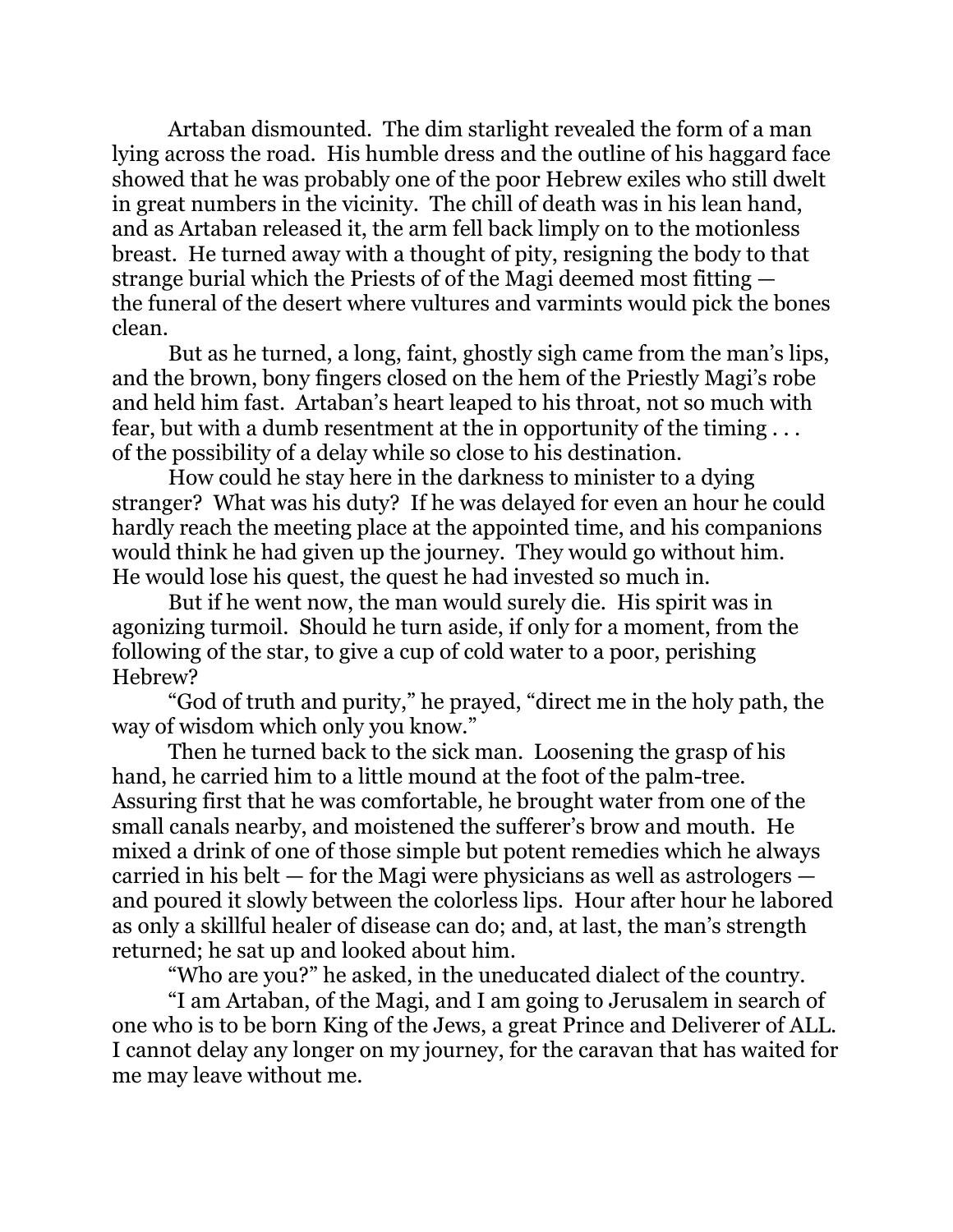"Here is all that I have left of bread and wine and here is a portion of healing herbs. When your strength is restored, you can find your way home."

 The Jew raised his trembling hand solemnly to heaven. He looked at Artaban and said, "I have nothing to give you in return for what you have done for me — only this; that I can tell you where the Messiah must be sought. For our prophets have said that he should be born not in Jerusalem, but in Bethlehem of Judah. May the Lord bring you safely to that place, because you have had pity upon the sick."

# **Verse 2 of Hymn #151: "We Three Kings of Orient Are"**

# *Born a King on Bethlehem's plain, gold I bring to crown him again, King forever, ceasing never, over us all to reign. O star of wonder, star of night, star with royal beauty bright, westward leading, still proceeding, guide us to thy perfect light.*

It was already long past midnight. Artaban rode as quickly as was possible. The great horse, restored by the brief rest, dipped into her last remaining strength and fled over the ground like a gazelle. Even so, the first beam of the sun sent a shadow before the horse as she entered the final steps of the journey, and the eyes of Artaban, anxiously scanning the first glimpses of the Temple of the Seven Spheres, could detect no trace of his friends.

 He dismounted and climbed the highest terrace, looking out toward the west.

 The huge desolation of the marshes stretched away to the horizon to the border of the desert. There was no sign of the caravan of the three wise men, far or near.

 At the edge of the terrace he saw a little pile of broken bricks, and under them a piece of parchment. He picked up the parchment and read: "We have waited past the midnight hour and can delay no longer. We go to find the King. Follow us across the desert."

 Artaban sat down upon the ground and covered his head in despair. "How can I cross the desert," he moaned, "with no food and with a spent horse? I will have to return to Babylon, sell one of my jewels, and buy a train of camels and provisions for the journey. I may never overtake my friends. Only God the merciful knows whether I shall lose the sight of the King because I stopped to show mercy."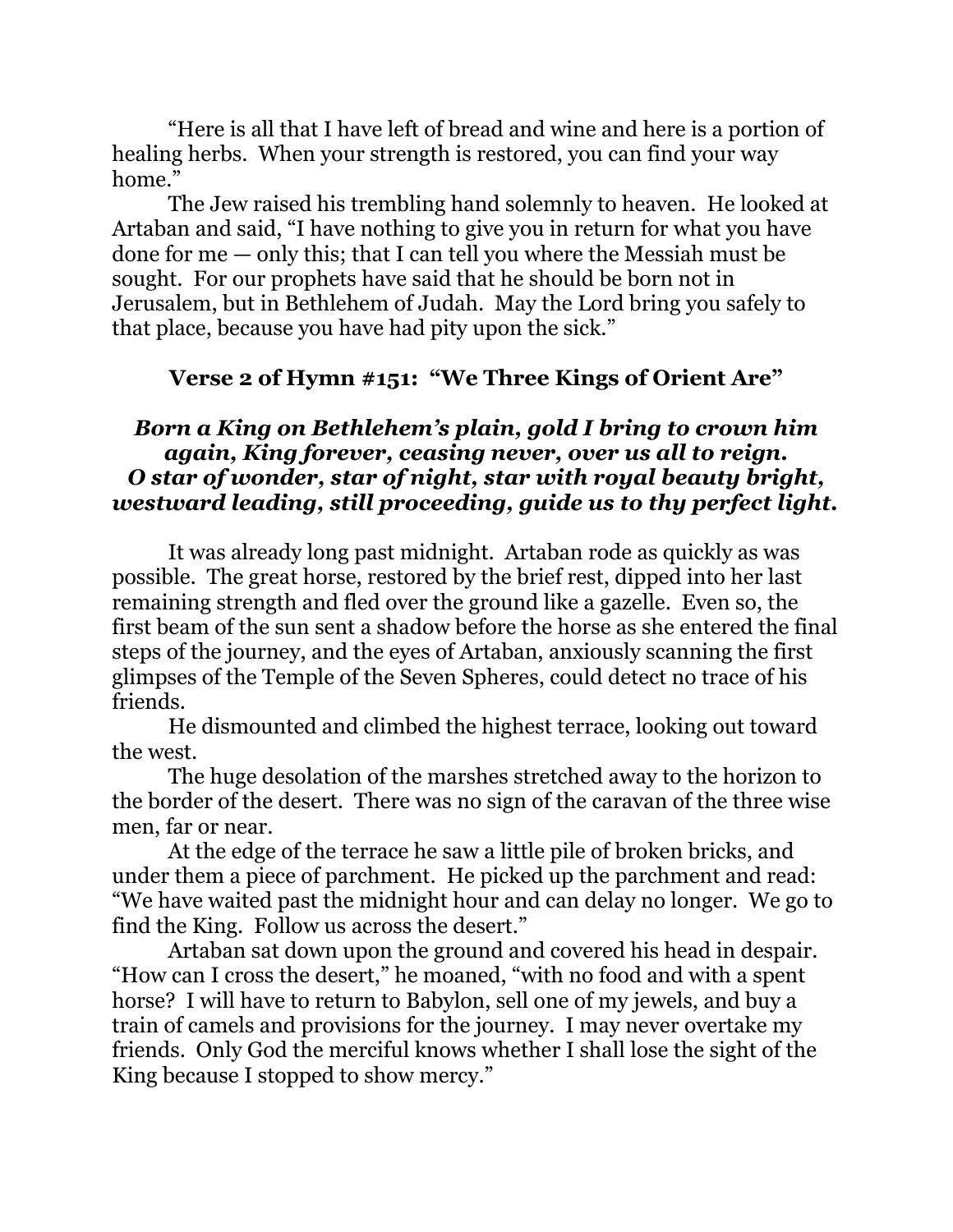So Artaban did indeed return to Babylon, and with his sapphire he purchased what he needed for the journey. Through heat and cold, Artaban, Priest of the Magi, the Fourth Wise Man, moved steadily onward — crossing the desert.

 He arrive weary, but full of hope in Bethlehem, bearing yet his ruby and his pearl to offer to the King. "Now at last," he said, "I shall surely find him. This is the place the Hebrew exile told me that the prophets had spoken of."

 As he searched for the place where the baby lay, he was aware of the desolation of the streets. All was an eerie quiet. From the open door of a low stone cottage he heard the sound of a woman's voice singing softly. He entered and found a young mother hushing her baby to rest. She told him of the three wise men that had appeared in the village three days ago, and how they said that a star had guided them to the place where Joseph of Nazareth was lodging with his wife, Mary, and her newborn child. She told how they had given many rich gifts to the child to honor him.

# **Verse 3 of Hymn #151: "We Three Kings of Orient Are"**

## *Frankincense to offer have I; incense owns a deity nigh; prayer and praising gladly raising, worshiping God Most High. O star of wonder, star of night, star with royal beauty bright, westward leading, still proceeding, guide us to thy perfect light.*

 "But the travelers disappeared again, as suddenly as they had come. And the man of Nazareth took the babe and his wife and fled away that same night secretly, and it was whispered that they were going far away to Egypt. Ever since there has been a spell upon the village; something evil hangs over it. They say that the Roman soldiers are coming from Jerusalem to force a new tax from us, and the men have driven the flocks and herds far back among the hills, and hidden themselves to escape it."

 The young mother laid the babe in its cradle, and rose to care for the strange guest. She set food out for him, what little food she had graciously offered and graciously received. Suddenly there came the noise of wild confusion and uproar in the streets of the village, a shrieking and wailing of women's voices, a clanging of swords, and desperate cries: "The soldiers! The soldiers of Herod! They are killing our children!"

 The young mother's face grew white with terror. She held her child close to her, and crouched motionless in the darkest corner of the room, covering him with the folds of her robe, praying he would not wake up and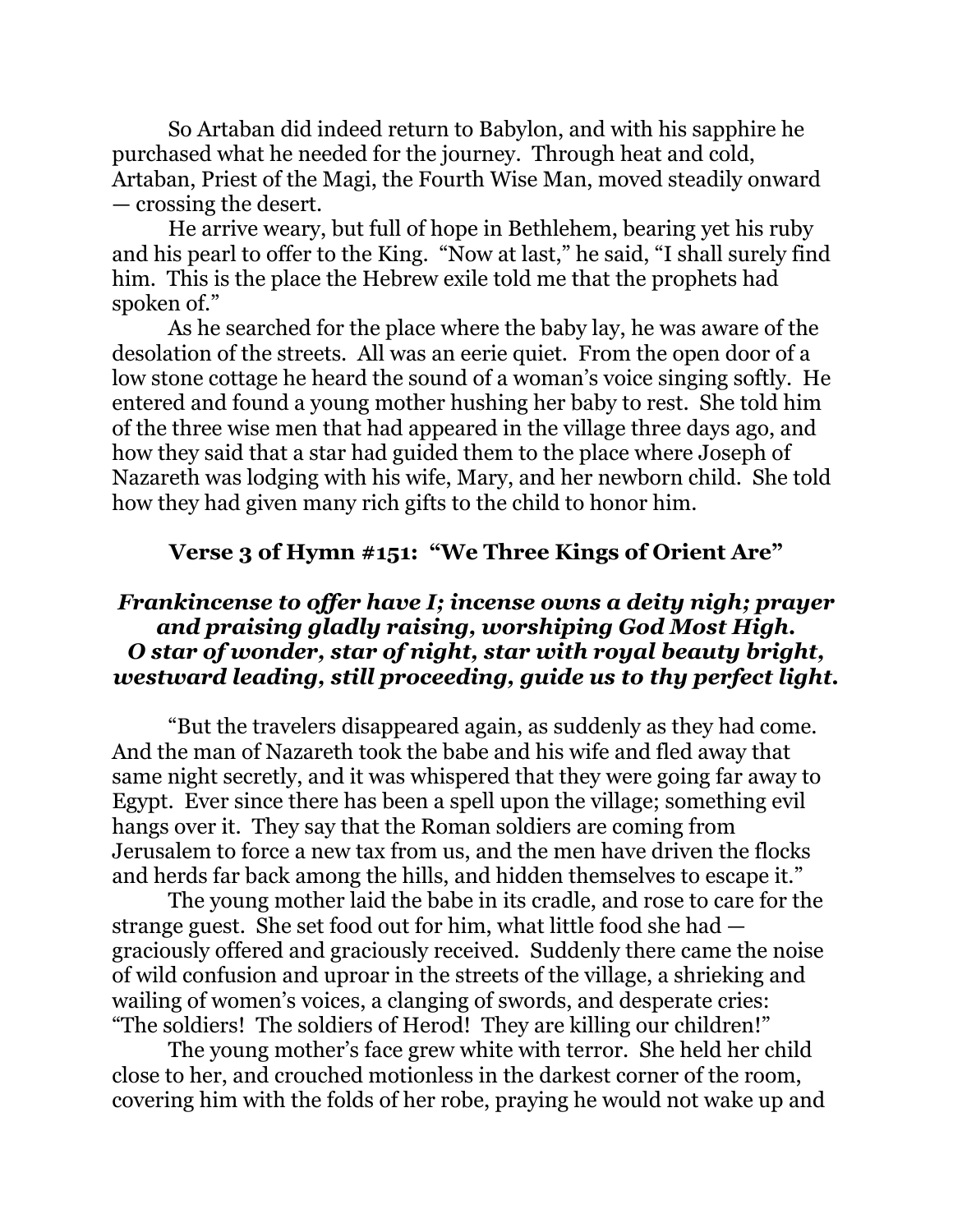cry. Artaban went quickly and stood in the doorway of the house. His royal bearing filled the opening, blocking any sight of the home within.

 The soldiers came hurrying down the street with bloody hands and dripping swords. At the sight of the stranger in his imposing dress, they hesitated with surprise. Artaban did not move, but he said in a low voice, "I am all alone in this place, waiting to give this jewel to the prudent captain who will leave me in peace." He showed the ruby, glistening in the hollow of his hand like a great drop of blood. The captain barely hesitated, but stretched out his hand and took the ruby greedily. "March on!" he cried to his men. "There is no child here."

 The clamor and the clang of arms moved down the street. Artaban re-entered the cottage. He turned his face to the east and prayed: "God of truth, forgive my sin! I have said the thing that is not, to save the life of a child. And two of my gifts are gone. Shall I ever be worthy to see the face of the King?"

 But the voice of the woman, weeping for joy in the shadow behind him said very gently, "Because you have saved the life of my little one, may the Lord bless you and keep; the Lord make his face to shine upon you and be gracious to you; the Lord lift up his countenance upon you and give you peace."

## **Verse 4 of Hymn #151: "We Three Kings of Orient Are"**

#### *Myrrh is mine; its bitter perfume breathes a life of gathering gloom; sorrowing, sighing, bleeding, dying, sealed in the stone-cold tomb.*

# *O star of wonder, star of night, star with royal beauty bright, westward leading, still proceeding, guide us to thy perfect light.*

 So, the Fourth Wise Man traveled from place to place. Beginning in Egypt, he searched among the people the dispersion. He saw hunger and famine, plague-stricken cities, the imprisoned and the enslaved. In all the morass of humanity, he found none to worship, but many to help. He fed the hungry, clothed the naked, healed the sick, and comforted the captive. His years went by more swiftly than the weaver's shuttle through the loom, leaving behind a pattern of love and compassion. It seemed almost as if he had forgotten his quest.

 Thirty-three years of the life of Artaban passed away, and still he was a pilgrim and a seeker after light. His hair was now white as the wintry snow. Worn and weary and ready to die, but still looking for the King, he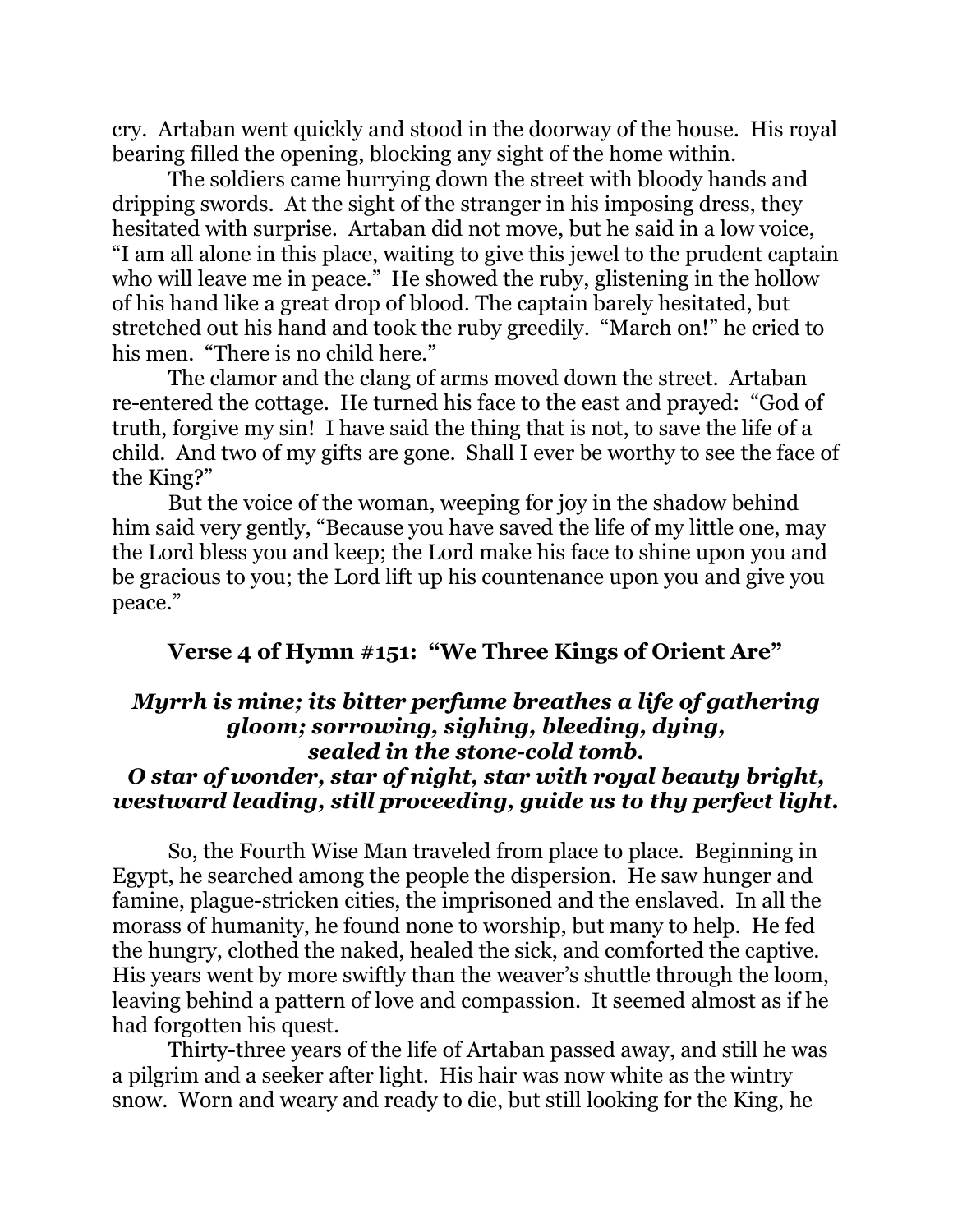had come for the last time to Jerusalem. He had often visited the holy city before and had searched through all its lanes and crowded hovels and black prisons without finding any trace of the family of Nazarenes who had fled from Bethlehem long ago. But now it seemed as if he must make one more effort, and something whispered in his heart that, at last, he just might succeed. It was the season of the Passover. The city was teeming with strangers and many languages.

 But on this day there was a singular agitation visible in the multitude. The sky was veiled with a dark and rolling gloom. Artaban joined with a group of people from his own country, Parthian Jews who had come up to keep the Passover, and inquired of them the cause of the agitation and where they were going.

 "We are going," they answered, "to the place called Golgotha, outside the city walls, where there is to be an execution. Haven't you heard what has happened? Two famous robbers are to be crucified, and with them another, called Jesus of Nazareth, a man who has done many wonderful works among the people, so that they love him greatly. But the priests and elders have said that he must die, because he named himself as the Son of God. Pilate has sent him to the cross because he said that he was King of the Jews."

 Artaban's heart beat quickly. Could it be the same one who had been born in Bethlehem thirty-three years ago, at whose birth the star had appeared in heaven? He said within himself, "Could it be that my last pearl is just in time to offer for his ransom and save his life?"

 So the old man followed the crowd. Just beyond the entrance of the guard-house a troop of Macedonian soldiers came down the street, dragging a young girl with torn dress and matted hair. As the once noble and stately Magi, still priestly in his bearing, paused to look at her with compassion, she suddenly broke from the hands of her tormentors and threw herself at his feet.

 "Have pity on me," she cried, "and save me, for the sake of the God of purity! I also am a daughter of the true religion which is taught by the Magi. My father was a merchant of Parthis, but he is dead, and I am seized for debts to be sold as a slave. Save me from this fate worse than death."

 Artaban trembled. It was the old conflict in his soul, which had come to him in the palm grove of Babylon and in the cottage at Bethlehem — the conflict between the expectation and the impulse of love. The conflict between the gift he hoped to offer the king and the open-faced need right before his eyes. This was his last time to face this choice.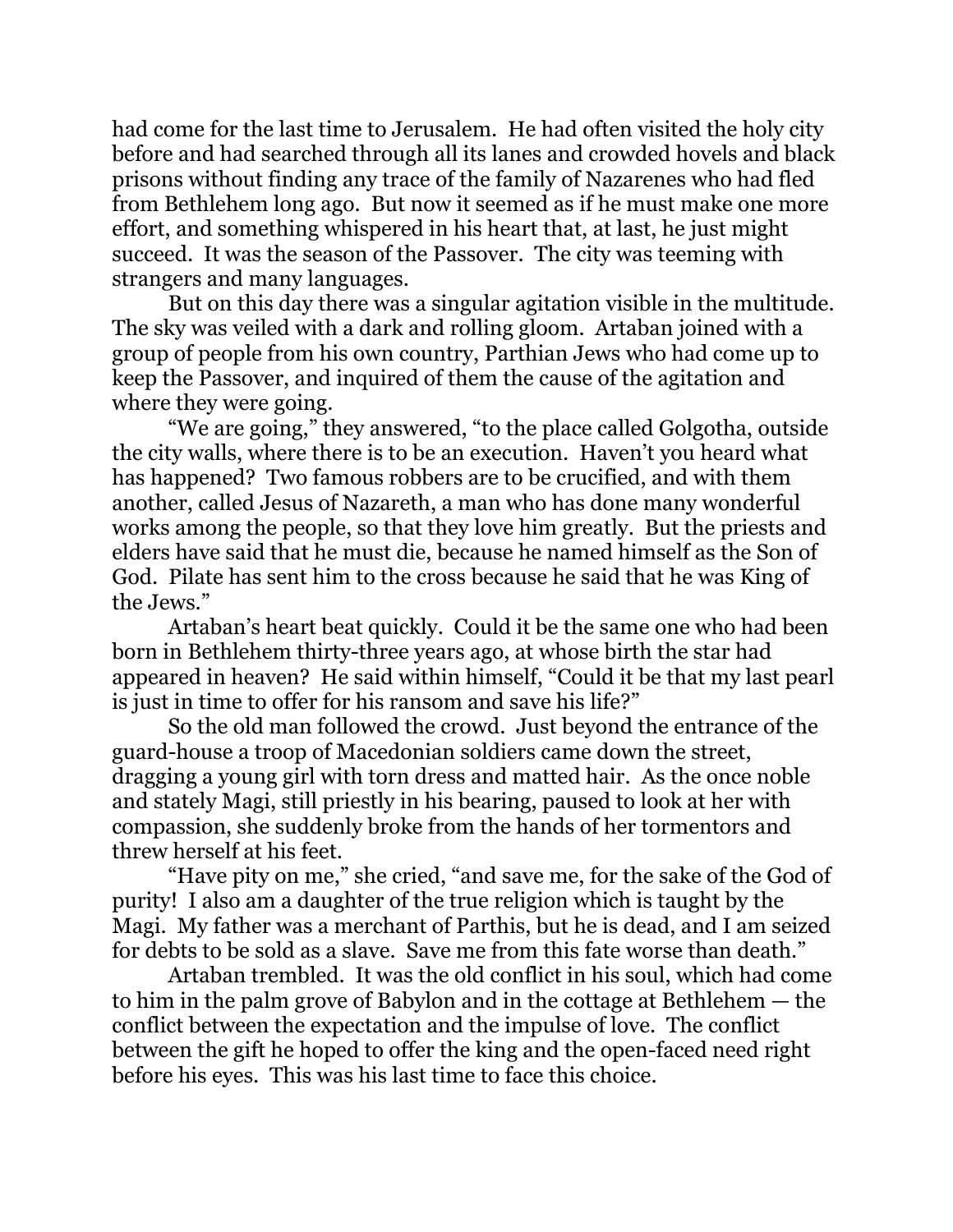One thing only was sure to his divided heart — to rescue this helpless girl would be a true deed of love. And is not love the light of the soul? He took the pearl from his bosom. Never had it seemed so luminous, so radiant, so full of tender, living luster. As he looked at it, a soft and iridescent light, full of shifting gleams of blue and rose, trembled upon its surface. It seemed to have absorbed some reflection of the colors of the lost ruby and sapphire. He took one last look and laid it in the hand of the slave. "This is your ransom, daughter! It is the last of my treasures which I have kept for the King."

 While he spoke, the darkness of the sky thickened, and shuddering tremors ran through the earth. The walls of the house where they stood in the shadows rocked back and forth. Stones were loosened and crashed into the street. Dust-clouds filled the air. The soldiers fled in terror. But Artaban and the girl whom he had ransomed crouched helpless beneath the wall of the Praetorium.

## **Verse 5 of Hymn #151: "We Three Kings of Orient Are"**

## *Glorious now behold him arise, King and God and Sacrifice: Alleluia! Alleluia! sounds through the earth and skies. O star of wonder, star of night, star with royal beauty bright, westward leading, still proceeding, guide us to thy perfect light.*

 What did he have to fear? What did he have to live for? He had given away the last gift to the King, his tribute. And with that he gave up the hope of ever finding Him. The quest was over, and it had failed. But, even in that thought, there was peace. It was not resignation. It was not submission. It was something more profound and searching. He knew that all was well, because he had done the best that he could, from day to day. He had been true to the light that had been given to him.

 One more lingering tremor of the earthquake quivered through the ground. A heavy tile, shaken from the roof, fell and struck the old man on the temple. He lay breathless and pale, with his white head resting on the young girl's shoulder, and the blood trickling from the wound.

 As she bent over him, afraid he was dead, a sound came through the twilight, very small and still, like music sounding from a distance, in which the notes are clear but the words are lost. The girl turned her head to see if someone had spoken from the window above them, but she saw no one. The old man's lips began to move, as if in answer. Clearly he had heard the